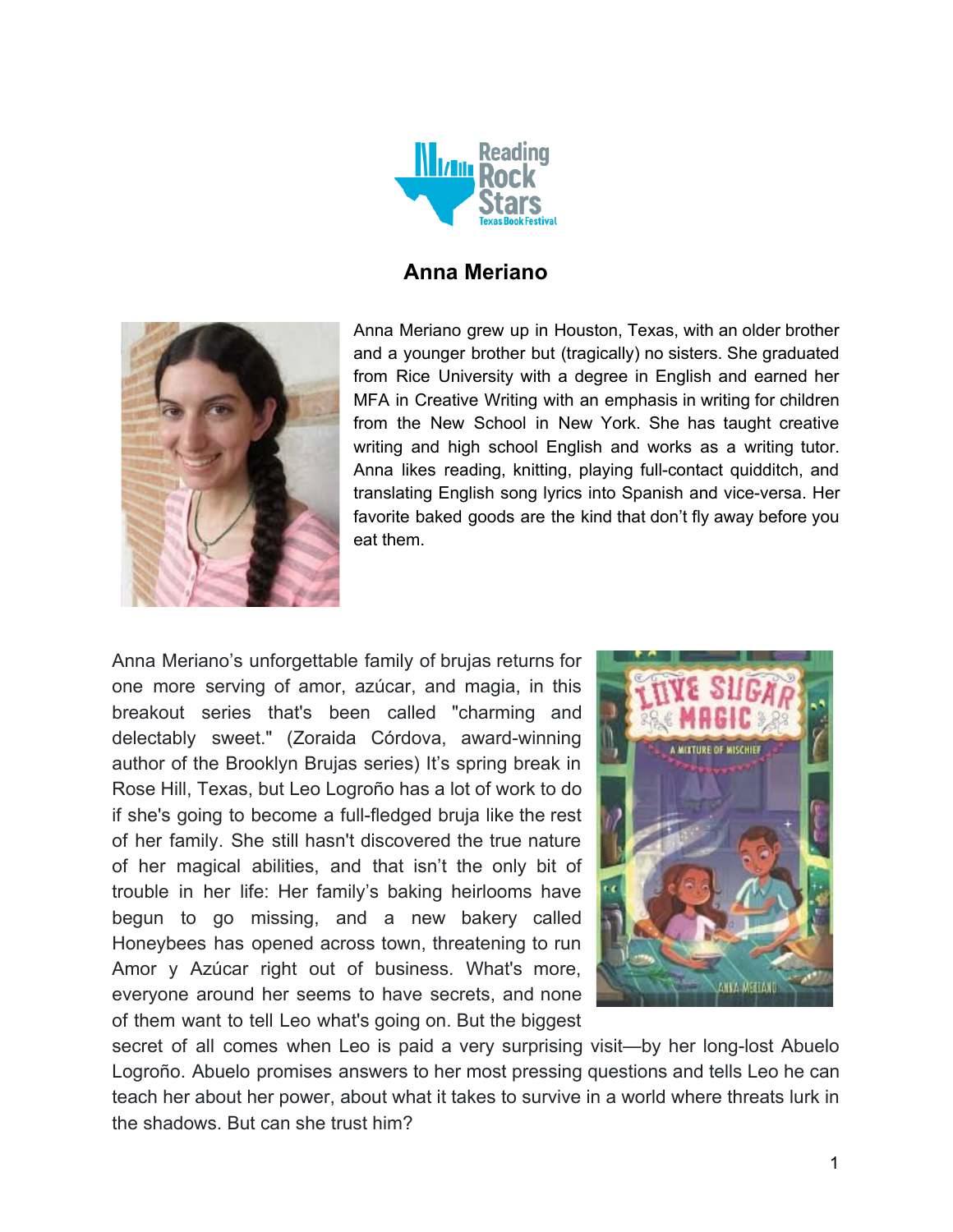#### **RRS connection to TEKS: Please refer to TEKS for English Language Arts and Reading**

- *● Comprehension skills*
- *● Response skills*
- *● Author's purpose and craft*
- *● Composition I: listening, speaking, reading, writing, and thinking using multiple texts--writing process.*
- *● Composition II: listening, speaking, reading, writing, and thinking using multiple texts--genres.*
- *● Inquiry and research*

#### **Vocabulary:**

- Middle-grade fiction
- Critical thinking skills
- Setting, characters, plot, conflict, themes, point of view
- Mexican bakery, family business
- Bilingual and bicultural
- Dual language/ code switching
- Legends
- Family recipe book
- Brujería
- Ancestry/ Birth order/ Family/ Sisterhood
- Lineage
- Friendship
- Legacy

#### **Pre-reading engagement:**

- What does an author do? Think about the title of the book? What does it tell us about the story? What do you think the story is about?
- Do you love to draw? Look at the book cover and make a prediction about the story that you are about to read. Think about the setting, characters, plot, conflict, themes, and point of view.
- What literary genre is this?
- What do you know about fiction, middle grade books? Talk to your librarian and ask her to show you more examples of this genre.
- Think about the author's use of Spanish in her storytelling. What do you think of this way of writing a story? How does this writing style make you feel?
- You can also explore Magic Realism.
- Go to: Anna [Meriano](https://www.annameriano.com/) and find out more about the author of this book.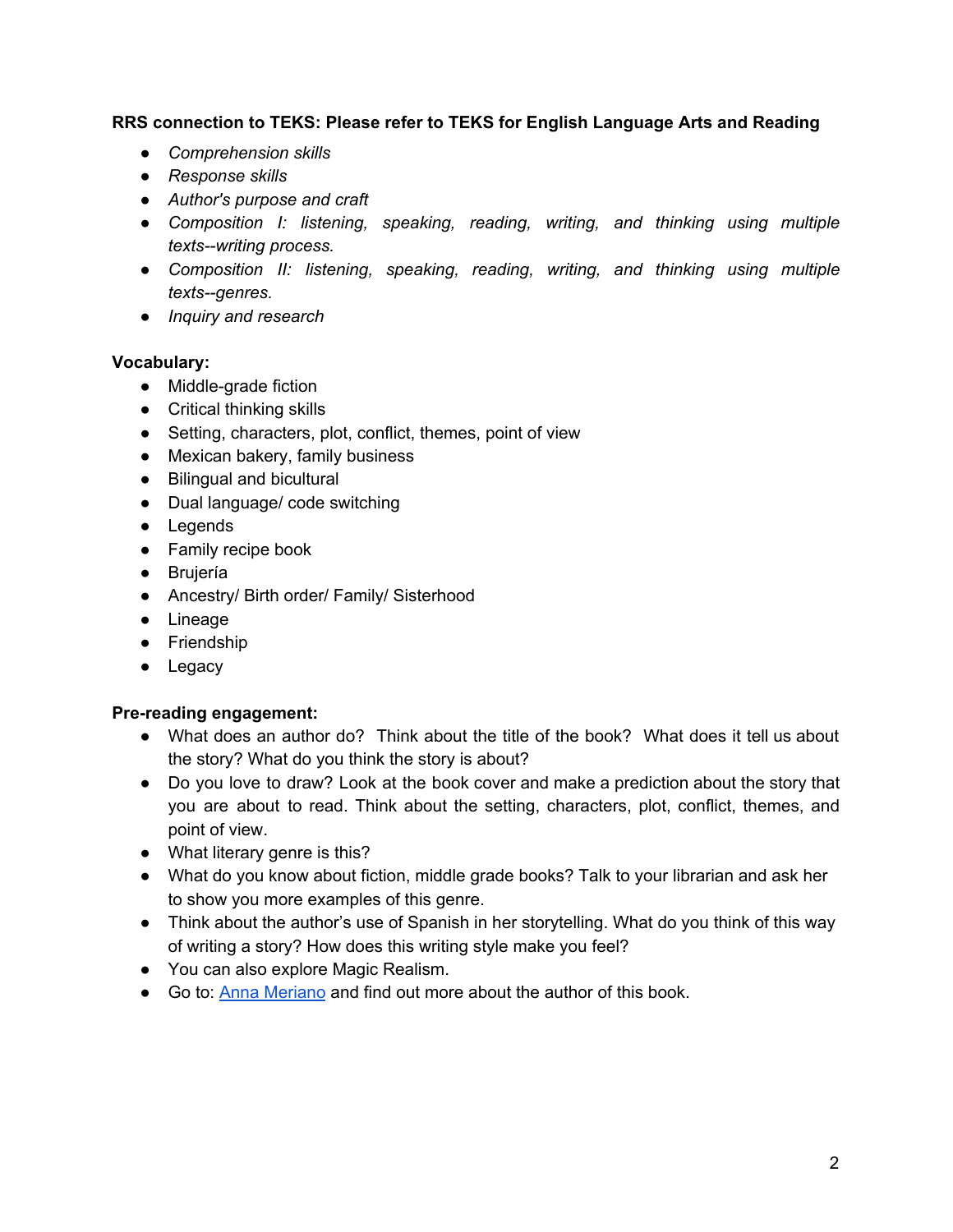### **While/ post reading engagement:**

# **Chapter 1- 4**

- Start a timeline to keep track of the important events in this story or a character chart to show all of the people you meet while readling *Love Sugar Magic.*
- Don't miss her description of first-born, second-born, etc special powers and learn about how each sister is different. Make a drawing of your family and add the special powers that you each have. What is "el Otro Lado?"
- Try your graphic novel skills and turn these first four chapters into a comic book.
- In Chapter 2, the story mentions, "critical thinking skills." Give an example of these skills.
- Have you tried some of the Mexican pastries that are mentioned in this story? Which ones? Describe your favorite *pan dulce* with a friend.
- Where does this story take place? Have you ever visited this city? What do you remember? You can also use the Internet to find information about this city in Texas.
- Did you learn any new home remedies? Make a list of the home remedies shared by this family.
- You can also make a list of new words in Spanish that you learned.
- Stop! Check for understanding! Make an anchor chart to describe the story so far and include the setting, characters, plot, conflict, themes, and point of view.

# **Chapter 5-8**

- Practice your response skills and give a short summary of the story before you continue reading.
- Draw the aunts and uncles in this story and then make a drawing of your favorite aunts and uncles. Share this drawing with your friends.
- Do you know anything about magic spells? Play pretend and create your own spell. Write the spell and don't forget to list its impact on people.
- How about legends? Do you know any *leyendas* in Spanish? Why do you think that the author added Mexican American legends into this story?
- Pretend to be Leonora and describe how she feels in this story. Pretend to be Leonora's best friend and share what you would do to help her out.
- Compare Leo's parents and create a venn diagram to show how they are alike and different.
- What is a bruja cocinera? Make a drawing to show the qualities of this character quality.
- What are the conflicts presented in these chapters? What would you do to solve them?
- You now have a lot of information about the Logroño family and their bakery. Make a drawing of the bakery. Imagine and design the setting of the story and describe this to a sibling or friend.
- What other cities in Texas are mentioned in this story?
- Oh no! Mal de ojo! Share what you know about *mal de ojo*. Do you believe in this? Why or why not?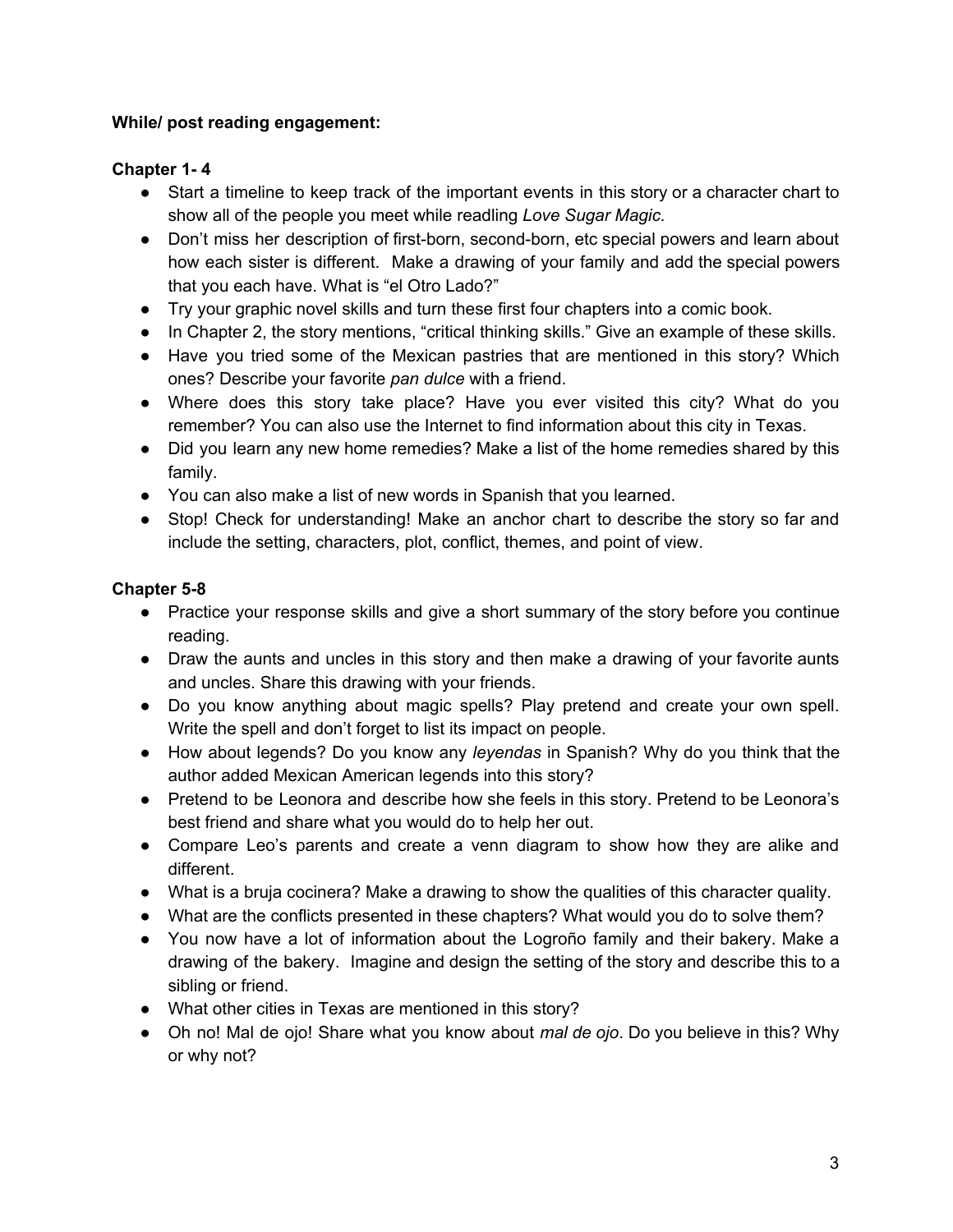# **Chapter 9-12**

- Stop! Check for understanding! Practice your response skills and share a summary of the story before you start reading a new chapter.
- What is happening in Leo's community? Has this happened in your community? What changes are Leo's parents preparing for?
- Make a plan to help them resolve problems at the end of Chapter 8.
- Update your timeline with events that happened in this section of the book. Make sure to include the events that significantly impacted the characters or plot.
- Read aloud: end of page 104 and describe your thoughts about the statement from Abuelo Logroño.
- Help Leo with her frustration. Give her a strategy to help her cope with her body's reaction to stress.
- What is the meaning of your last name? Does it carry a special power?
- Library rules! Why does Leo get in trouble at the library? Help her remember what we should not do at a library and why.
- Oh no! I missed it! Who is the Queen of Catan? Make a drawing to describe her.
- Drink manzanilla! Why does Leo have to drink manzanilla?
- Are you confused with the details? Talk to a friend and review this section of the story.
- Make an anchor chart of all of the emotions that Leo is feeling.
- Rose Hill Chronicle: Write a story for the newspaper that explains what is happening to Leo's family business.

# **Chapter 13-16**

- Stop! Check for understanding! Practice your response skills and give a summary of the story so far. You can also update your timeline of events and make predictions about what will happen next.
- Read Chapter 13 and get some new tips for your pretend spell. Revise or change your pretend spell to include these new tips.
- Make a drawing of these chapters to show the progress of the main conflict of this story.
- Make an equity recipe! What does this family need to thrive again in their community?
- What spell ingredient would you love to have? How about invisibility powder? What pretend things would you do with it?
- What new information do you learn in Chapter 15?
- Describe Mrs. O'Rourke. You can make a drawing or share what you know about her aloud with a friend.
- What happens at the end of this section?

# **Chapter 17-22**

- Stop! Check for understanding! Add new events to your timeline and see where the story goes next.
- Don't forget that you can also practice your parts of speech while reading and find: noun, pronoun, verb, adjective, adverb, preposition, conjunction, and interjection.
- Practice your skills one more time! Find figurative language used throughout the book (similes, metaphors, personification, etc)